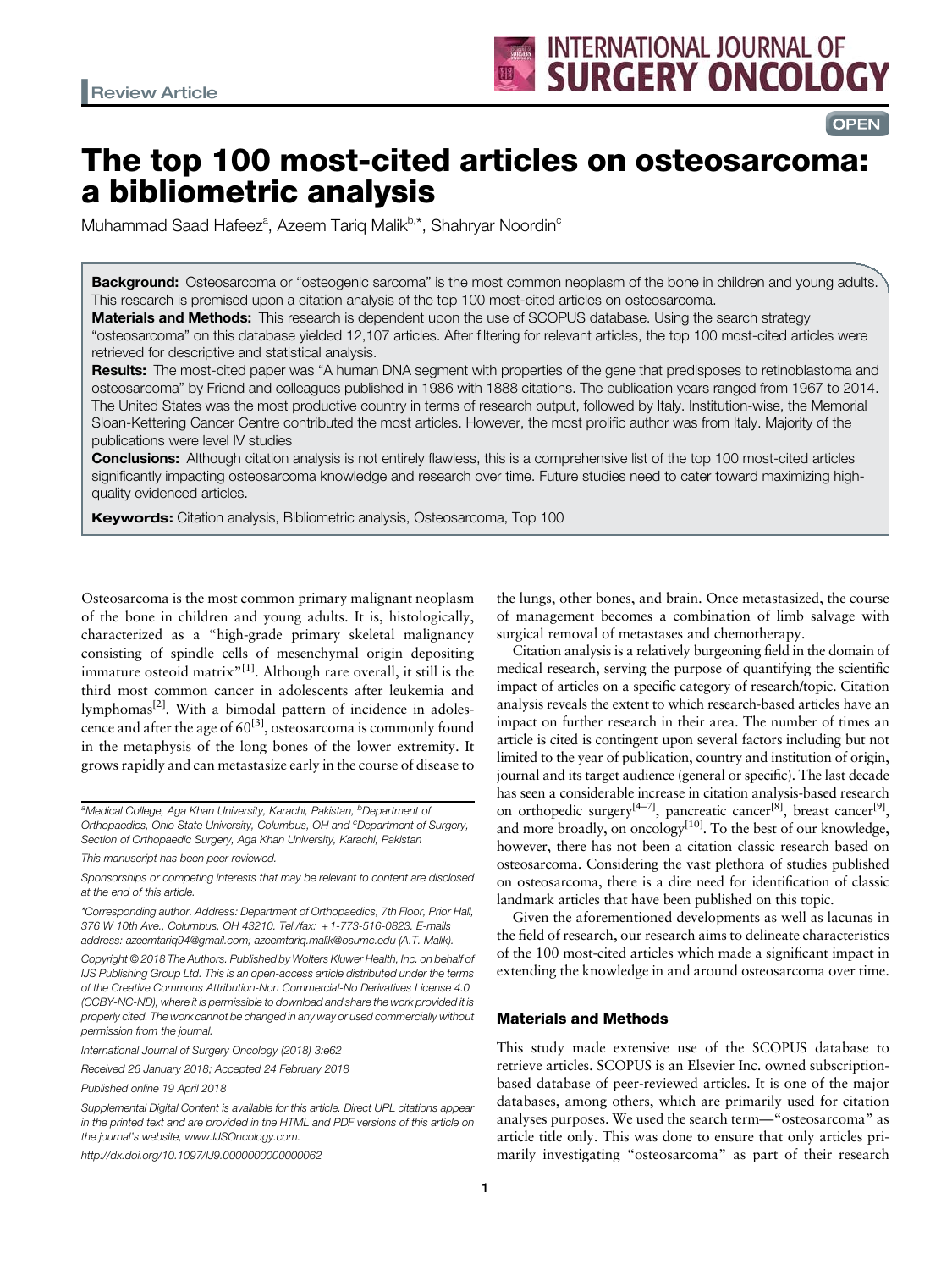question were retrieved from the database. A total of 12,107 articles were retrieved from the database. Following sorting based on the total number of cites, information about the top 100 articles with respect to author, country of origin, date of publication, article name and journal were retrieved and tabulated onto an excel spreadsheet. Studies were divided into 3 categories (basic science, clinical science, and epidemiological studies). The years were divided into decades (1960-1969, 1970-1979, 1980- 1989 and so forth). As older studies tend to accumulate a larger number of citations, in order to correct for the time elapsed since publication the total number of citations were divided by the years since publication to gain a value termed as the CY index or citation index. For the clinical studies, levels of evidence were calculated using the Journal of Bone & Joint Surgery-American levels of evidence guidelines. These guidelines are based on the original Levels of evidence published by the Centre of Evidence Based Medicine. For statistical analysis of data, Kruskal-Wallis test was used to analyze associations between the number of studies published within different decades and the total number of citations and citation index. Kruskal-Wallis test was also utilized to determine whether levels of evidence were associated with a higher number of citations and citation indexes. In addition, we also carried out Pearson  $\chi^2$  test to see if there was any association present between the decades and the levels of evidence.

## Results

A total of top 100 most-cited articles were retrieved from the database. Only 1 article was filtered out as it was a veterinarian study investigating osteosarcoma in dogs only. Therefore, the 101st article was then duly included in the final list (Supplementary Table 1, Supplemental Digital Content 1, [http://](http://links.lww.com/IJSO/A3) [links.lww.com/IJSO/A3\)](http://links.lww.com/IJSO/A3). The articles were published between 1967 and 2014. The range of citations was from 1888 to 153. Up till the present date (November 5, 2017), all articles were cited a total of 27,117 times with a mean citation per paper of 271.2. The most-cited paper with 1888 cites was "A human DNA segment with properties of the gene that predisposes to retinoblastoma and osteosarcoma" by Friend and colleagues. The paper was published in 1986 in Nature. However, when adjusted for the time the article had been published by using the CY index, the

#### Table 1

Top 5 publications when adjusted for the time since publication using CY index.

| Article Name (y)                                                                                                                                                                                         | Author                                                          | <b>CY Index</b> |
|----------------------------------------------------------------------------------------------------------------------------------------------------------------------------------------------------------|-----------------------------------------------------------------|-----------------|
| Osteosarcoma treatment—Where do we stand?<br>A state of the art review (2014)                                                                                                                            | Leutke et al <sup>[11]</sup>                                    | 85.0            |
| Osteosarcoma incidence and survival rates from<br>1973 to 2004: data from the surveillance.                                                                                                              | Mirabello et al <sup>[3]</sup>                                  | 77.5            |
| epidemiology, and end results program (2009)<br>Prognostic factors in high-grade osteosarcoma of<br>the extremities or trunk: an analysis of 1702<br>patients treated on neoadjuvant cooperative         | Bielack et al <sup>[12]</sup>                                   | 69.67           |
| osteosarcoma study group protocols (2002)<br>The epidemiology of osteosarcoma (2009)<br>A human DNA segment with properties of the gene<br>that predisposes to retinoblastoma and<br>osteosarcoma (1986) | Ottaviani et al <sup>[13]</sup><br>Friend et al <sup>[14]</sup> | 66.75<br>60.90  |



article with the highest CY index (85.0) was "Osteosarcoma treatment—where do we stand?: A state of the art review" by Leutke et al<sup>[\[11\]](#page-4-0)</sup>. Table 1 shows the top 5 articles when adjusted according to CY index.

Majority of the publications were published in recent decades with 40 papers being published between 2000 and 2009, followed by 26 papers in 1990-1999 (Fig. 1).

The journal publishing the highest number of articles was the Journal of Clinical Oncology with 20 articles, followed by Cancer with 12 articles (Table 2). Majority of the journals were oncology/medicine journals. The only surgical journal to be included in the top 5 journals publishing material related to osteosarcoma was Clinical Orthopaedics and Related Research with 5 publications.

The most prolific authors were Picci, P. and Bacci, G. from the Istituto Ortopedico Rizzoli with 9 and 8 publications, respectively ([Table 3](#page-2-0)). Memorial Sloan-Kettering Cancer center topped the list of institutions with the highest productivity in terms of articles in the top 100 most-cited list with a total of 12 publications ([Table 4](#page-2-0)). On second was the Istituto Orthopedico Rizzoli with 8 publications. This was followed by National Institute of Health, Bethesda and the National Cancer Institute with 5 publications.

The most productive country was United States with a total of 63 publications, followed by Germany with 13 publications and Italy with 11 publications ([Fig. 2](#page-2-0)). The list primarily included original articles  $(N = 82)$  followed by reviews  $(N = 14)$ . Interestingly, 4 conference papers also found their place in the top

Table 2

| of publications to the list. |  |
|------------------------------|--|

| <b>Journal Name</b>                      | <b>No. Articles</b> |
|------------------------------------------|---------------------|
| Journal of Clinical Oncology             | 20                  |
| Cancer                                   | 12                  |
| Cancer Research                          | 9                   |
| Journal of Biological Chemistry          |                     |
| Clinical Orthopaedics & Related Research | 5                   |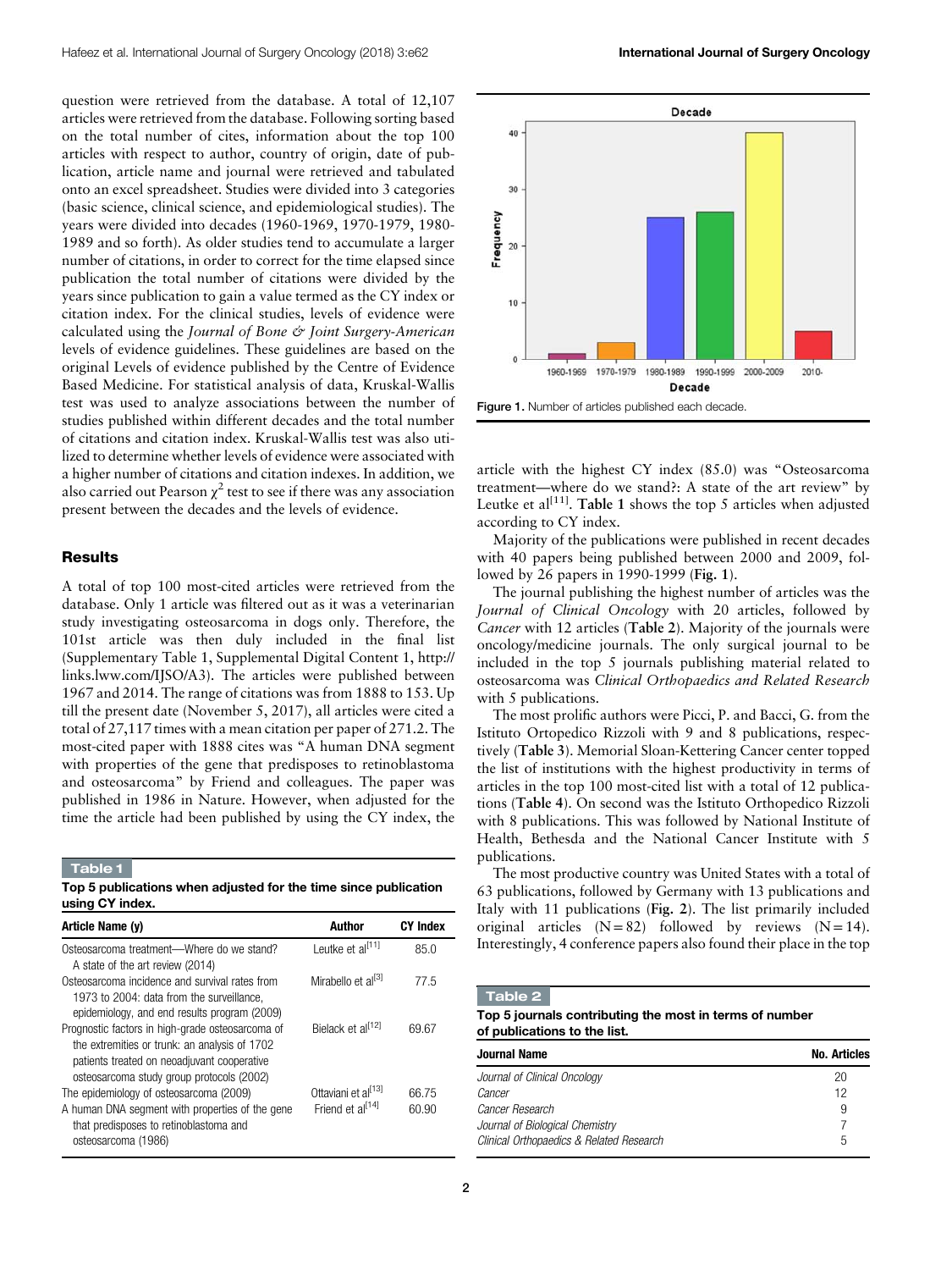<span id="page-2-0"></span>Table 3

Most influential authors with respect to number of contributions in the top 100 most-cited list.

| <b>Author Name</b>      | <b>No. Articles</b> |
|-------------------------|---------------------|
| Picci, P. (Italy)       | 9                   |
| Bacci, G. (Italy)       | 8                   |
| Gorlick, R. (USA)       |                     |
| Kotz, R. (Austria)      |                     |
| Bielack, S.S. (Germany) |                     |

100 list. Majority of the studies were clinical  $(N = 54)$  followed by basic science studies involving animals, laboratory-based research or genetics  $(N=43)$ . Only 3 epidemiological studies found their place in the top 100 list. For clinical studies  $(N = 54)$ , we evaluated the levels of evidence based on the Journal of Bone  $\acute{\mathcal{O}}$  *Joint Surgery-American* guidelines. Majority of the studies were level IV (35.2%), followed by level I (22.2%) and level V  $(20.4\%)$ .

Kruskal-Wallis test revealed that the decade of publication had no correlation with the number of citations  $(P=0.199)$ . However, articles published in recent decades tended to be cited more per year as shown by the CY index  $(P < 0.001)$ . There was no association between the decade of publication and level of evidence  $(P = 0.059)$ . A statistically significant association was found for a higher number of citations for high level of evidence clinical articles ( $P = 0.038$ ). However, along the same lines, recent researches tend to cite level V reviews more as shown by a statistically significant association between CY index and levels of evidence ( $P < 0.001$ ). We found no association between the type of the study (basic science, clinical or epidemiological) and the total number of citations. Figure 3 shows the proportion of different levels of evidence of articles being published over the decades.

#### **Discussion**

Citation analysis serves to identify landmark articles on a specific topic. It helps in analyzing scientific impact while recognizing significant/path-breaking contributions by predecessors and key advances in research. When combined with analyzing levels of evidence, it also helps in understanding the quality of these top 100 most-cited classics. To the best of our knowledge, this is the first citation analysis research based on osteosarcoma.

The first study that was widely cited was "A human DNA segment with properties of the gene that predisposes to retinoblastoma and osteosarcoma" by Friend et al $[14]$  published in 1986. Perhaps, one of the reasons it is widely cited is that it introduced the concept

Table 4 Top 5 institutions with respect to number of contributions in the list.

| <b>Institution</b>                                  | <b>No. Articles</b> |
|-----------------------------------------------------|---------------------|
| Memorial Sloan-Kettering Cancer Center (USA)        | 9                   |
| IRCCS Istituto Orthopedico Rizzoli, Bologna (Italy) | 8                   |
| National Institutes of Health, Bethesda (USA)       | 5                   |
| National Cancer Institute, Bethesda (USA)           | 5                   |
| Peter Maccallum Cancer Centre (Australia)           | 5                   |



Figure 2. Worldwide productivity to the top 100 most cited list. The country of origin was based on the corresponding author's address.

of the RB gene predisposing to osteosarcoma among other cancers. This study bore evidence to the 2-hit hypothesis now taught to medical students worldwide. This important association set a milestone showing that there is a hereditary association involved in the incidence of osteosarcoma.

The second study "Prognostic factors in high-grade osteosarcoma of the extremities or trunk: an analysis of 1702 patients treated on neoadjuvant cooperative osteosarcoma study group protocols" by Bielack et al<sup>[\[12](#page-4-0)]</sup> was published by the American Society of Clinical Oncology in 2002. This study reported the prognostic factors for osteosarcoma by analyzing several variables including age, site (axial or appendicular), primary



Figure 3. Proportion of articles with varying levels of evidence published over the decades.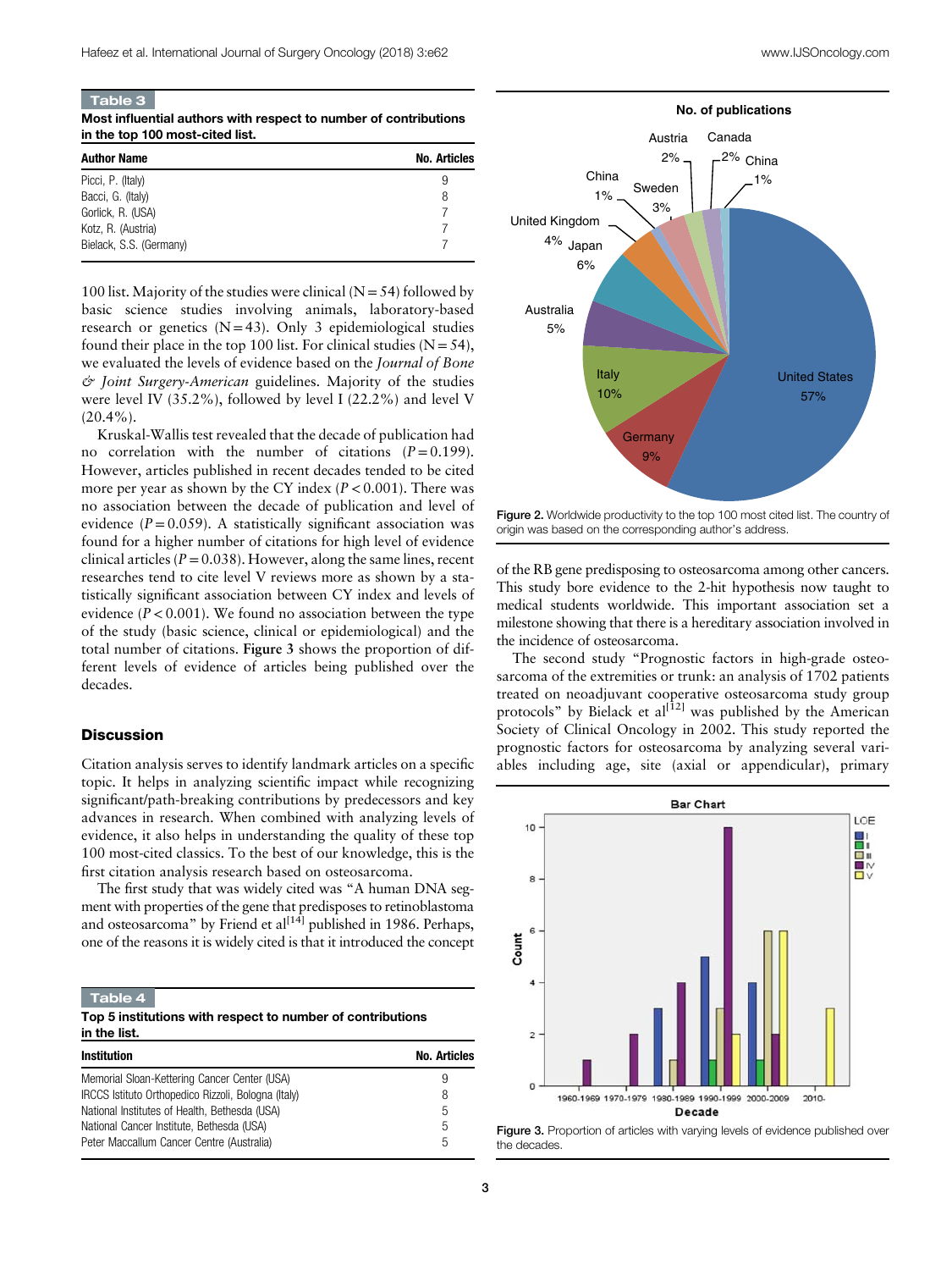metastases, and poor response. Some factors were speculated but left open for future research and development. The different modalities of treatment were also compared. This study comprised 1702 sarcomas and the large sample size has provided a quantum of knowledge for others to work with and to refer to.

The third most cited study was "Estrogen binding, receptor mRNA, and biologic response in osteoblast-like osteosarcoma cells" published in 1988 by Komm et al<sup>[\[15](#page-4-0)]</sup>. This study introduced the concept of estrogen having an effect on osteoblasts by inducing increased transcription and formation of bone matrix. This research was particularly important as it lead to an avenue of studying hormone receptors in osteosarcoma cells and their therapeutic implications.

The most prevalent trend is increase in the number of articles over the years. In the period of the 1960s, few researches were published with a major hike from the 1970s to the 1980s, and then a more impressive rise at the turn of the 21st century. The current decade shows a lower number of top-cited articles but that is to be expected as these articles have been published very recently and it is a well-established fact that recent articles are often cited less in the beginning followed by a peak in next 10 years or so. This accounts for the low number of recent articles in the top 100 cited list.

Another factor that was considered relevant to the impact an article made was the country of origin of the corresponding author's address. The United States has dominated the research on osteosarcoma. The next most productive country was Italy and produced only 10% of the input. A multitude of factors will affect the choice of doctors to focus on this field of research. The reasons for this are varied, but most likely center around the funding available for research, quality of orthopedic departments at hospitals, impact of the disease on population, academic atmosphere, platforms for sharing ideas, etc.

In addition to the number of publications, the level of evidence from a clinical perspective is of great importance as well. Overall, it was observed that low level evidence articles dominated the field of the top 100 citation classics with around 35% of the clinical articles  $(N = 54)$  being level IV in evidence, followed by level I studies. It appears that though there has been a shift in the publication of high level randomized controlled trials since 1990 onwards, researchers are prone/inclined toward citing level IV case series. This needs to be highlighted as future researchers need to be aware of the importance of high-quality articles. Citation analysis like ours, provide any impetus to change the trend toward higher level-evidenced articles.

When adjusted for the time since publication using the CY index, the manuscript with the highest CY index of 85.0 was "Osteosarcoma treatment—Where do we stand? A state of the art review" by Leutke et al published in 2014. Overall we saw that articles published most recently tended to have a higher CY index. This might indicate a change in citation influence trend over time.

The keyword "osteosarcoma" used in our search yielded papers published mainly in journals of oncology rather than surgical journals. The top 3 journals to receive the most (a total of 41) articles on osteosarcoma were those that discuss oncology rather than orthopedics. In fact, the highest number of articles received by an orthopedic-centered journal was 5 which was achieved by Clinical Orthopaedics and Related Research. This finding is expected as osteosarcoma, despite being termed as a multidisciplinary with regards to its cure, significantly requires input from an oncologist in addition to orthopedic surgeons, nuclear medicine, physiotherapist, and ancillary staff. Surgical management is usually considered after neoadjuvant treatment has been given by the oncologist. Another reason is that various surgical options of managing osteosarcoma, such as endoprosthesis and rotationplasty, are still continuously evolving and research is comprises low-quality case series.

Just as some countries are more productive than others, so are certain organizations that are at the forefront of research. Memorial Sloan-Kettering Cancer Center (USA) stands out at it contributed 9 articles. The second most common is the Italian IRCCS Istituto Orthopedico Rizzoli, Bologna. The Rizzoli institute is widely considered a worldwide frontier in all academic aspects of orthopedics and has produced numerous papers over time. Interestingly enough, the SCOPUS database indexed the National Institutes of Health and National Cancer Institute as 2 separate entities, when in essence they both operate under one roof of the National Institute of Health. If combined, the total output was 10 publications, thereby making it the most productive institute. With a vast repertoire of government-based T-32 funding grants, NIH still continues to be at the forefront of most research-based medicine worldwide.

Despite the status quo where North American hospitals manage to churn out more papers, these hospitals produced one of the top 5 most influential authors with respect to contributions. The top of the list was filled with names from Europe (Italy, Austria, and Germany). This reinforces the view that research on osteosarcoma is conducted widely in many countries, even though the United States, by pure power of numbers, generates more articles due to more avenues for publication of scientific findings.

The list of researches is an amalgamation of clinical, basic science, and epidemiological studies. Mainly, the list consists of clinical studies that discuss ways to diagnose and treat the condition. Basic science journals focus on the metabolic abnormalities seen in the condition and investigate potential prognostic factors, diagnostic measures and biochemical indicators for osteosarcomas. Only 3 epidemiological studies made it to this list because substantial funding is scarce to amass enough participants to take part in such huge studies to provide statistically significant associations.

There are several caveats in this study. Firstly, we placed the word "osteosarcoma" as the article title rather than the keyword. This was done to minimize other publications that were looking at a broad-based approach toward a large number of cancers. Secondly, a lot of researches tend to cite articles from established journals or authors. Although, no such studies have been conducted to investigate a regional publication bias, it is probable that high impact journals also in turn accept articles published from resource-rich countries rather than the low-middle income countries. This may skew the worldwide productivity on research topics. Thirdly, the differences in the indexing of various databases may reflect different overall citation numbers.

This citation analysis is a useful resource for many. Firstly, it is useful for those considering beginning research on this particular cancer. It gives them an idea of where they can find the location of like-minded peers, the milestones already achieved to avoid reinventing the wheel and the target type of journal to make sure their message reaches as large a readership as possible. Secondly, it guides clinicians as to where they can find the most useful and clinically relevant information. Thirdly, it also identifies people